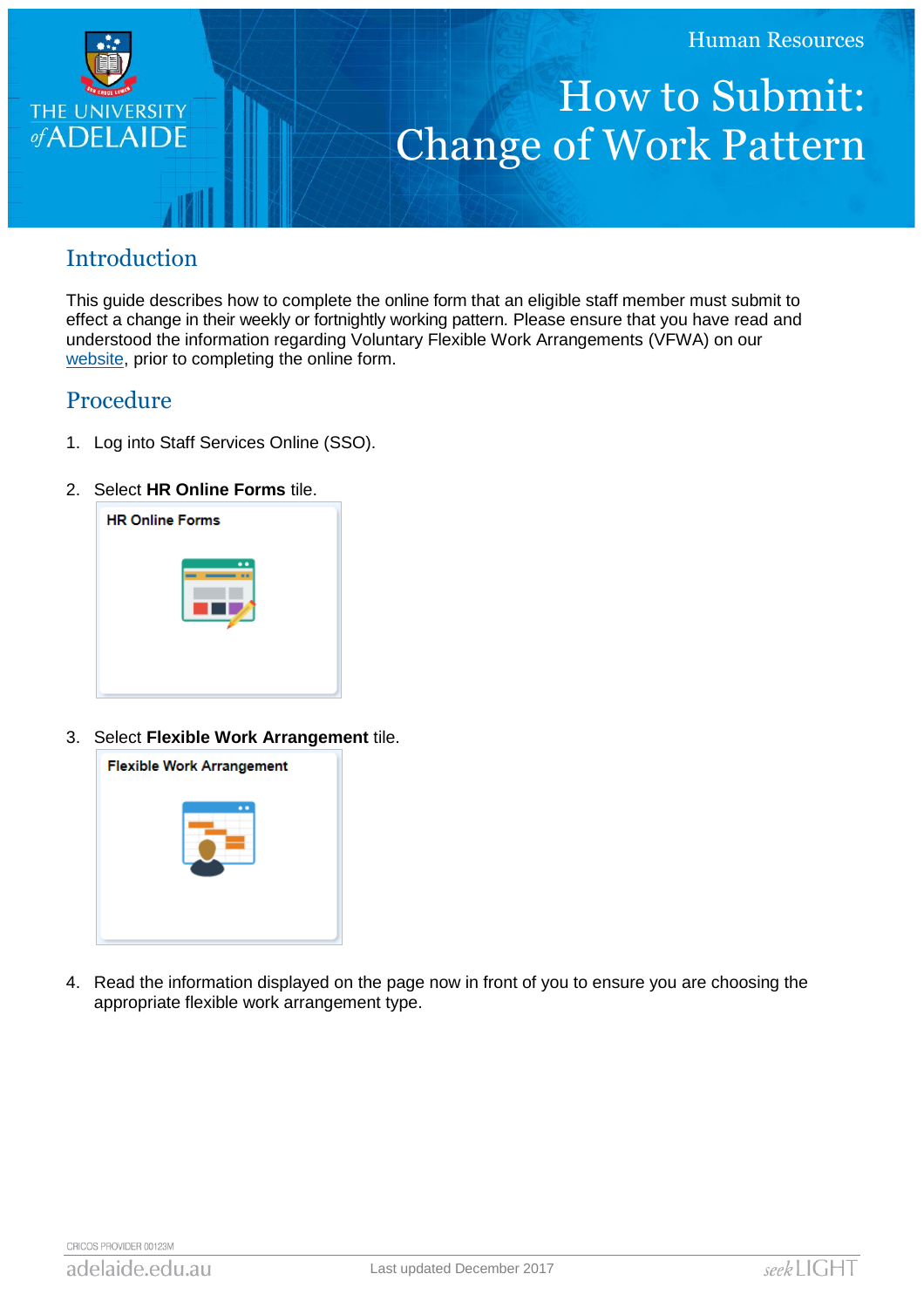5. Click **Initiate a Request** to start completing a form.

| You need to discuss with your supervisor your proposal to participate in a flexible work arrangement. Once agreed in<br>principle, the Flexible Working Arrangement online form can be completed by clicking on the relevant button below.<br>I want to: | <b>How to Apply</b>       |                       |                           |  |
|----------------------------------------------------------------------------------------------------------------------------------------------------------------------------------------------------------------------------------------------------------|---------------------------|-----------------------|---------------------------|--|
|                                                                                                                                                                                                                                                          |                           |                       |                           |  |
|                                                                                                                                                                                                                                                          | <b>Initiate a Request</b> | <b>View a Request</b> | <b>End an Arrangement</b> |  |

6. Click on the calendar icon and select your Commencement Date, please select one of the highlighted dates, as this arrangement must start at the beginning of a pay period.

| <b>Commencement Date</b> | B1. |                                                 |                |    |    |              |                                      |                         |
|--------------------------|-----|-------------------------------------------------|----------------|----|----|--------------|--------------------------------------|-------------------------|
|                          |     |                                                 |                |    |    |              |                                      | $\overline{\mathbf{x}}$ |
|                          |     | October<br>2017<br>$\overline{\mathbf{v}}$<br>▼ |                |    |    |              |                                      |                         |
|                          |     | s.                                              | M              | т  | W  | $\mathbf{T}$ | F <sub>S</sub>                       |                         |
|                          |     | 1                                               | 2 <sup>1</sup> |    |    |              | 3 4 5 6 7                            |                         |
|                          |     | 8                                               | 9              | 10 | 11 |              | 12 13 14                             |                         |
|                          |     | 15 <sup>1</sup>                                 |                |    |    |              | 16 17 18 19 20 21                    |                         |
|                          |     |                                                 |                |    |    |              | 22 23 24 25 26 27 28                 |                         |
|                          |     |                                                 | 29 30 31       |    |    |              |                                      |                         |
|                          |     |                                                 |                |    |    |              |                                      |                         |
|                          |     |                                                 |                |    |    |              |                                      |                         |
|                          |     |                                                 |                |    |    |              | <b><i></i></b> Current Date <b>D</b> |                         |
|                          |     |                                                 |                |    |    |              |                                      |                         |

**Note:** Dates highlighted in yellow indicate the commencement of a pay period.

7. Select **Change of Work Pattern** from the dropdown list.

| <b>Flexible Work Arrangement Type</b>       |                               |  |
|---------------------------------------------|-------------------------------|--|
|                                             |                               |  |
| Please select arrangement type              |                               |  |
| Please note, you will only see the arranger |                               |  |
|                                             | <b>Change of Work Pattern</b> |  |
|                                             | <b>Purchased Leave</b>        |  |
|                                             | Reduced Employment Fraction   |  |
|                                             |                               |  |

8. Click **Next**.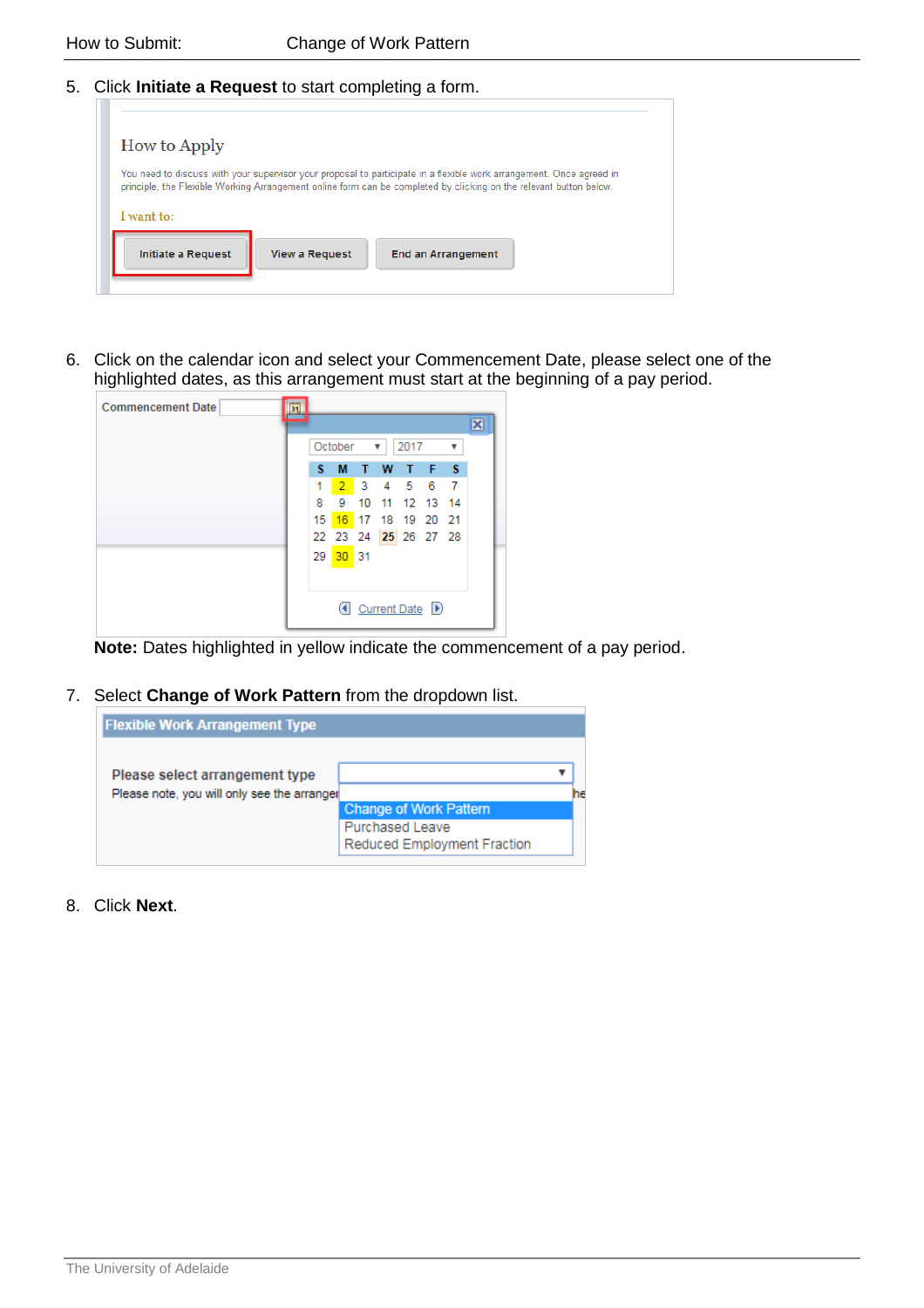9. Click on the calendar icon and select your End Date.

| <b>End Date</b> | E |    |   |                       |           |                                      |                   |     |  |
|-----------------|---|----|---|-----------------------|-----------|--------------------------------------|-------------------|-----|--|
|                 |   |    |   |                       |           |                                      |                   |     |  |
|                 |   |    |   | December $\mathbf{v}$ |           | 2017                                 |                   |     |  |
|                 |   | s  | M | T W                   |           | ா                                    | - F               | - S |  |
|                 |   |    |   |                       |           |                                      |                   | 2   |  |
| <b>urs</b>      |   |    |   |                       | 3 4 5 6 7 |                                      | $-8$              | - 9 |  |
|                 |   |    |   |                       |           |                                      | 10 11 12 13 14 15 | 16  |  |
|                 |   | 17 |   |                       |           | 18 19 20 21 22                       |                   | 23  |  |
|                 |   |    |   |                       |           | 24 25 26 27 28 29                    |                   | 30  |  |
|                 |   | 31 |   |                       |           |                                      |                   |     |  |
|                 |   |    |   |                       |           | <b><i></i></b> Current Date <b>D</b> |                   |     |  |

**Note:** Dates highlighted in yellow indicate the end of a pay period.

10. Enter the hours you will be working each day. If you are not working on one day, leave blank.

| Hours must be entered in decimal format<br>(e.g., 7hr 21min = 7.35).<br>For assistance, see attached. |                                      |      |  |  |  |  |  |
|-------------------------------------------------------------------------------------------------------|--------------------------------------|------|--|--|--|--|--|
| Day                                                                                                   | <b>Work Hours</b><br><b>Date</b>     |      |  |  |  |  |  |
| Monday                                                                                                | 30/10/2017                           |      |  |  |  |  |  |
| Tuesday                                                                                               | 31/10/2017                           | 7.35 |  |  |  |  |  |
| Wednesday                                                                                             | 01/11/2017                           | 7.35 |  |  |  |  |  |
| Thursday                                                                                              | 02/11/2017                           | 7.35 |  |  |  |  |  |
| Friday                                                                                                | 03/11/2017                           | 7.35 |  |  |  |  |  |
|                                                                                                       |                                      |      |  |  |  |  |  |
| Monday (Week 2)                                                                                       | 06/11/2017                           |      |  |  |  |  |  |
| Tuesday (Week 2)                                                                                      | 07/11/2017                           | 7.35 |  |  |  |  |  |
| Wednesday (Week 2)                                                                                    | 08/11/2017                           | 7.35 |  |  |  |  |  |
| Thursday (Week 2)                                                                                     | 09/11/2017                           | 7.35 |  |  |  |  |  |
| Friday (Week 2)                                                                                       | 10/11/2017                           | 7.35 |  |  |  |  |  |
|                                                                                                       |                                      |      |  |  |  |  |  |
|                                                                                                       | <b>Total Week 1 Hours</b><br>29.40   |      |  |  |  |  |  |
|                                                                                                       | <b>Total Week 2 Hours</b>            |      |  |  |  |  |  |
|                                                                                                       | <b>Average Weekly Hours</b><br>29.40 |      |  |  |  |  |  |

11. Click to confirm you have discussed your arrangement previously with your supervisor.